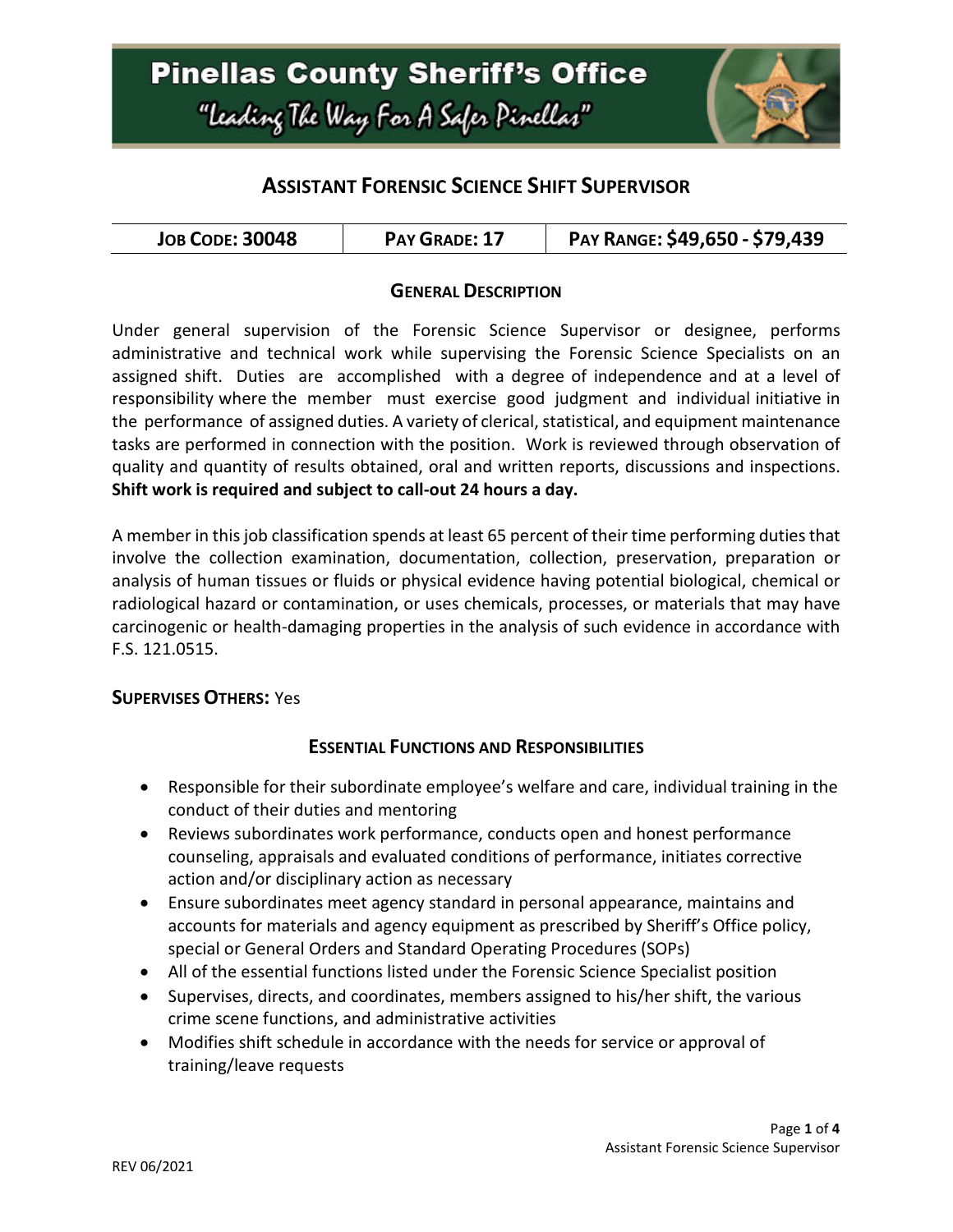# **Pinellas County Sheriff's Office** "Leading The Way For A Safer Pinellar"



- Reviews and approves reports and/or documentation records of crime scene processing performed by members
- Conducts training of basic and advanced crime scene processing methods
- Evaluates the operation of his/her assigned shift and adherence to established work method procedures, policies, and rules and regulation through personnel performance, reports, records, and field observation
- Participates in Sheriff's Office recruitment and community relations activities as directed.

Regular and reliable attendance is required as an essential function of the position.

This position is considered essential and, in the event of an emergency or natural disaster, will be required to report to work.

This list is not intended to be all-inclusive and you may not be responsible for every item listed. The employer reserves the right to assign additional functions and responsibilities as necessary.

#### **QUALIFICATIONS**

- Graduation from an accredited college or university with an Associate's Degree in Forensic Science, a forensic science field or closely related field AND three (3) years' related experience as a Forensic Science Specialist
- Or equivalent combination of education and experience
- Must possess a valid Florida driver's license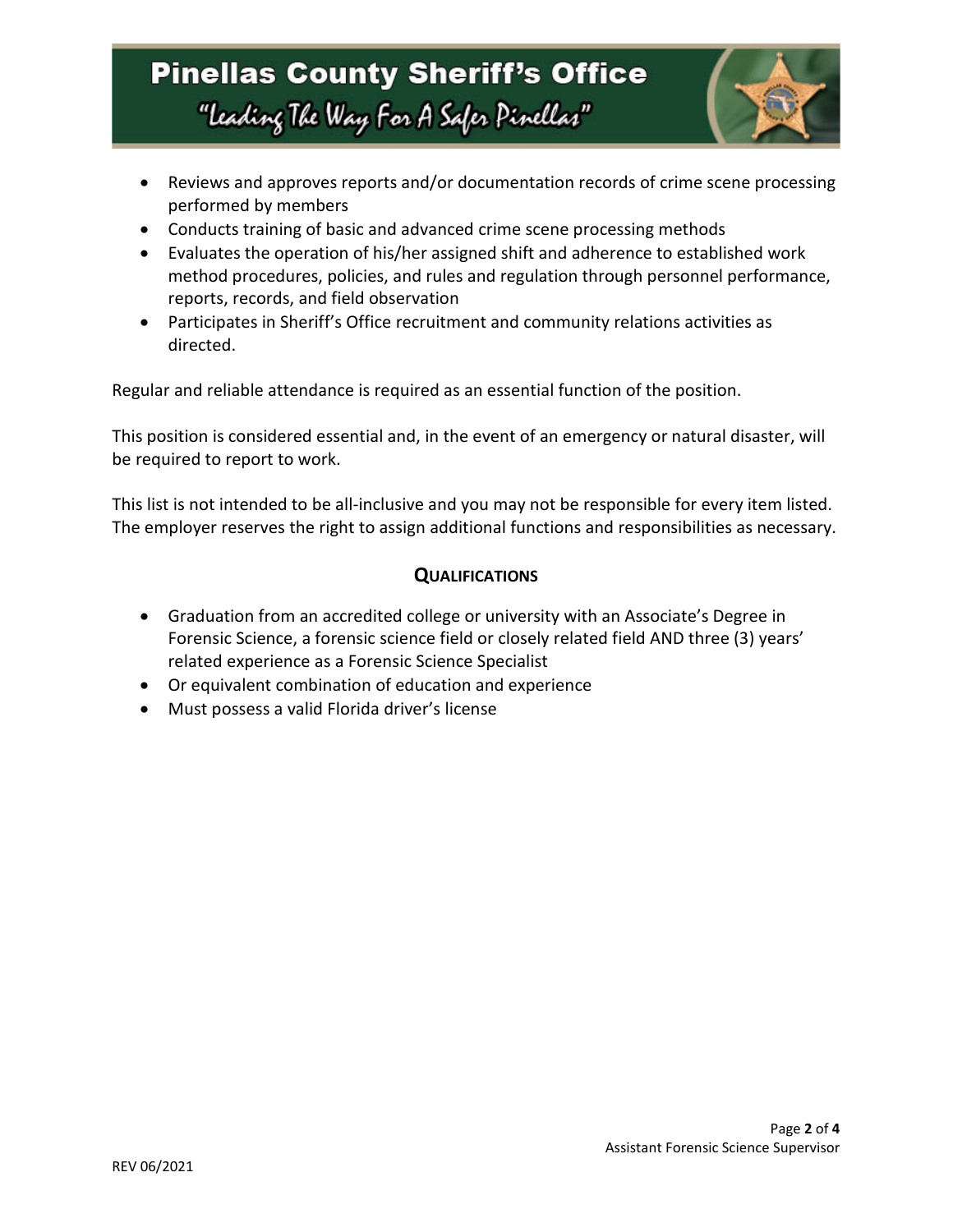# **Pinellas County Sheriff's Office** "Leading The Way For A Safer Pinellar"



### **KNOWLEDGE, SKILLS, AND ABILITIES**

- All of the knowledge, skills, and abilities required of a Forensic Science Specialist
- Knowledge of modern police administration principles, practices and techniques, crime detection and investigation
- Knowledge of the rules and handling matters of evidence
- Knowledge of crime scene processing methodology
- Ability to assign, supervise, and review the work of the members of the shift assigned
- Ability to observe situations analytically and objectively and to express oneself clearly, concisely, and effectively, orally, and in writing
- Ability to react quickly and calmly, and to direct and coordinate the work of members on assigned shift in an emergency
- Ability to interpret the objectives of law enforcement functions to subordinates and to the public
- Ability to receive orders from superiors and transmit them to members on assigned shift in a firm and tactful manner
- Time management
- Interpersonal skills
- Ability to perform all functions of the job classification without posing a direct threat to the health or safety of other individuals in the workplace

#### **PHYSICAL ABILITIES**

The physical abilities listed below are estimates of time spent during a typical work day to perform essential functions and responsibilities. Members in this position may be required to:

- Operate motor vehicles, day or night, in compliance with all state laws and regulations regarding operation and licensure
- Maintain correctable to 20/20 vision
- Identify and differentiate colors
- Climb step and expandable ladders
- Don and wear a full face respirator
- Sit, stand or walk up to 7 hours per day
- Drive up to 3 hours per day
- Occasionally lift up to 75 lbs.
- Frequently bend and reach
- Occasionally squat, climb, kneel, or twist